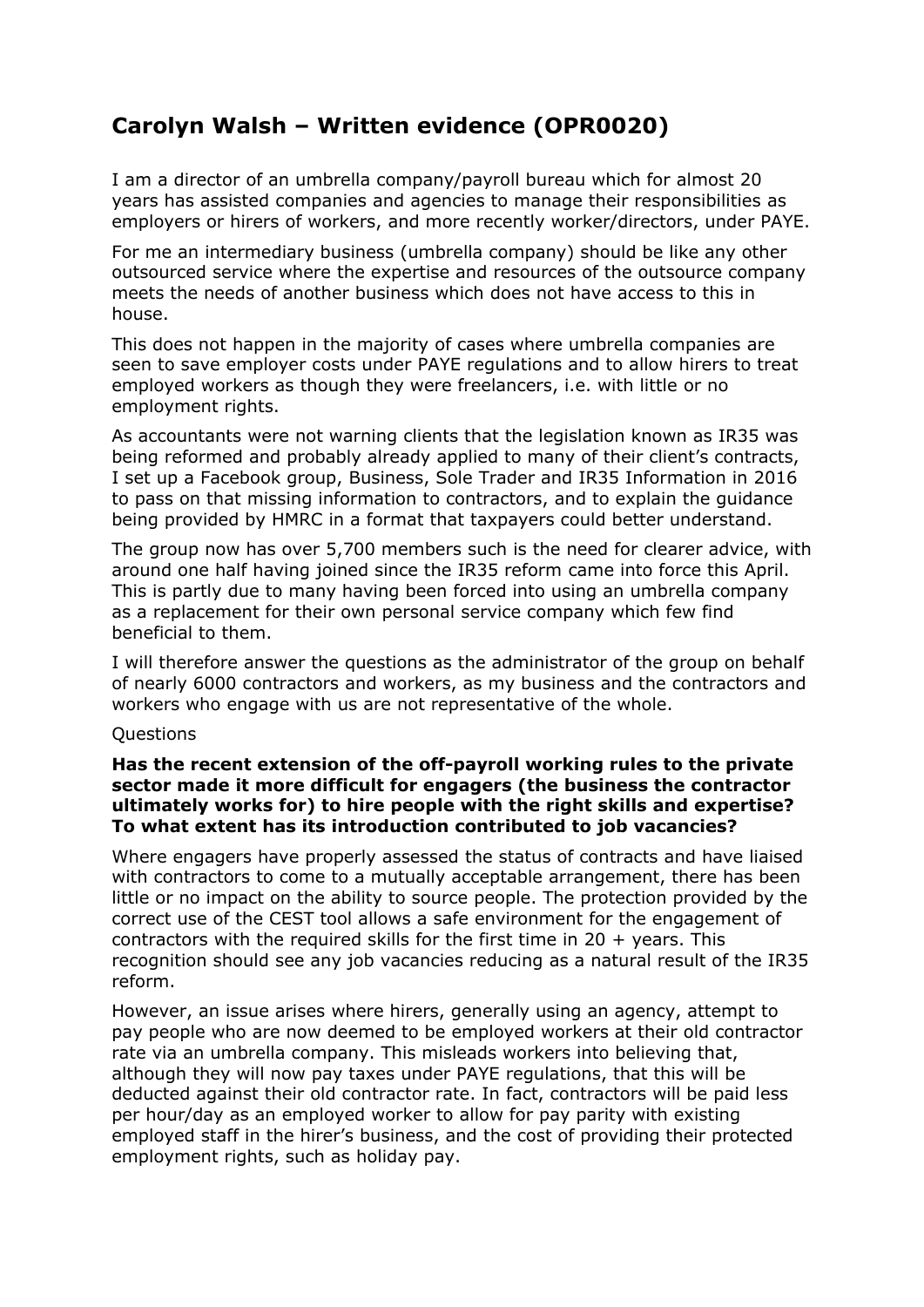The advice from HMRC was that hirers should renegotiate contractor rates but few did. Instead, paying contractors via an umbrella company at the same old rate was to assess that the cost of a contractor to a business versus the cost of an employed worker, was simply defined as the statutory employer costs plus holiday pay and nothing more.

Therefore, while tax rules were immediately complied with, the recognition of the true cost of employing a workforce was not and this has largely still not been recognised. This action, or reaction to the rule change, has caused angst and a feeling that 'contractors have been conned' among hundreds of thousands of workers.

The question is does anyone, including the government, want to see an effective 20%+ reduction in wages during these troubled times, this being the natural result of employed workers who were paid 20% more in terms of gross pay as contractors or self-employed workers over the last 20 years, who are now returning to the employment market due to the increased focus on employment status by HMRC?

## **For those engagers (and their advisers) who use the CEST (Check Employment for Tax Status) tool to assess employment status, how effective do you consider it to be? Do you have confidence in its results? If not, what further improvements need to be made to it?**

I certainly do have confidence in the tool, it receives bad press from providers of IR35 insurance and other services that had grown from an unreasonably high contractor market, and also people who believe they are self-employed or 'in business' for unsupportable reasons ('I can be laid off without any notice',' I don't get sick pay' etc).

HMRC provides proof that the CEST tool is not 'loaded' against an inside IR35 decision, and that it does closely match the results of recent Employment Tribunals, even given there is a difference between the definition of an employed worker under employment law and tax law.

A big improvement could be made by providing a link to guidance on what to do where an undetermined result is provided. Sometimes a simple clarification of one or more of the questions will give a definite result, because the 'opinion cannot be provided' result could lead people to think the tool does not actually work.

I helped HMRC when it created the original Employment Status Indicator tool and when I use the CEST tool, I have an expectation of the result which is always borne out by the CEST tool.

I have seen the results provided by the main third-party status tool. It loads the result heavily on the lack of personal service, whether or not the right to substitution is a factor or not, and also the lack of mutuality of obligation, which can be a factor in deciding worker status, but not whether a worker is selfemployed for tax purposes or 'in business'. Therefore, the result provided by the third-party tool will often not match the CEST tool result and this is where the biaised claims that the CEST tool isn't fit for purpose arise.

**What changes have engagers had to make to apply the off-payroll rules to contractors, in terms of systems, personnel and training? By reference to your own experience, to what extent (if any) do you consider that compliance costs have increased because of the changes?**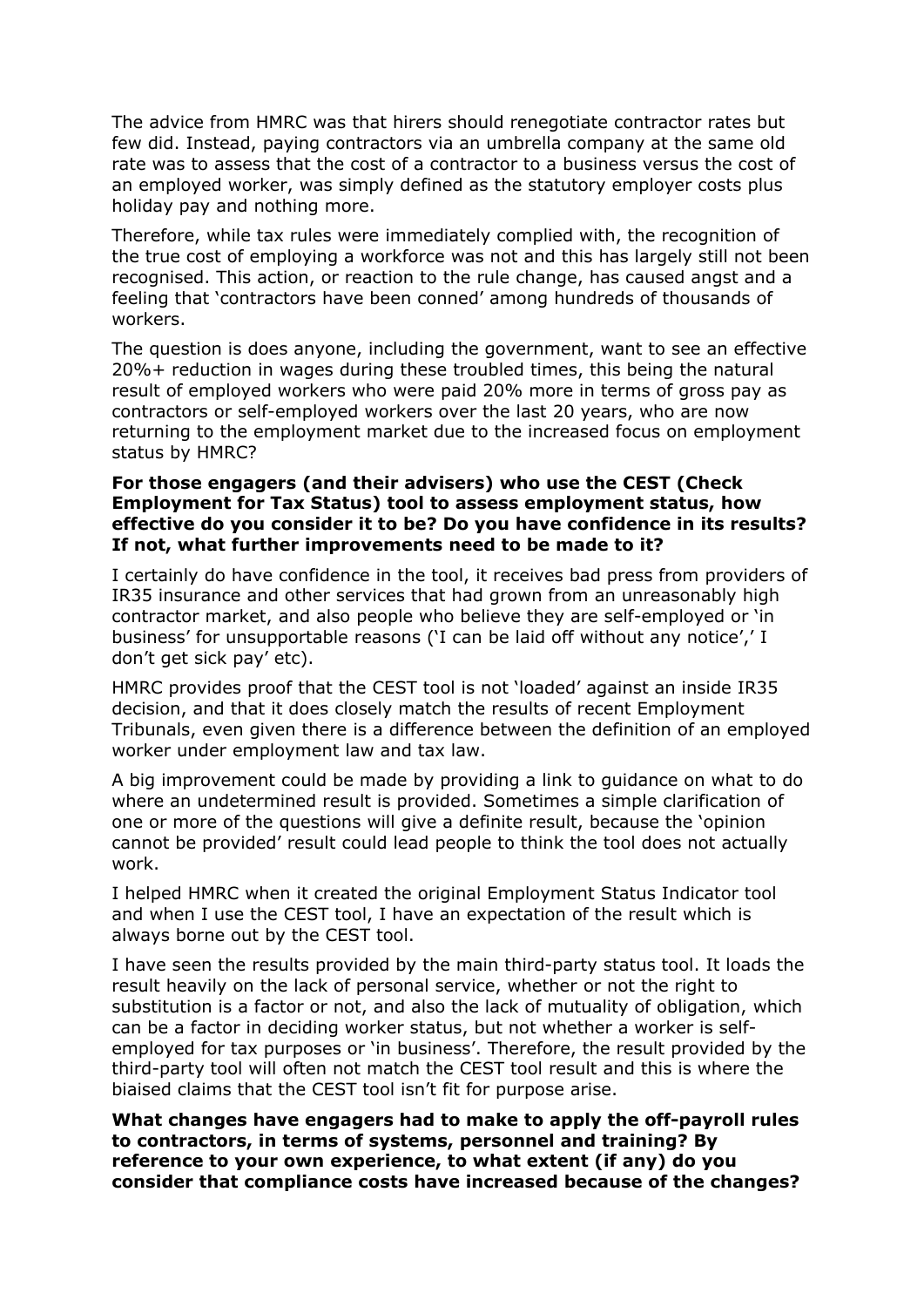HMRC expects hirers to engage an employment status expert to manage the offpayroll working rules, which is completely unreasonable. Consider the increased costs per capita that a company would suffer when engaging contractors and then paying an expert member of staff for the sole purpose of managing compliance with the off-payroll working rules.

For companies that did not resort to paying contractors via an umbrella company, the IR35 reform has been a headache, mainly for the HR and payroll departments of the hiring companies, nevertheless from what I have seen companies have stepped up and made the resources available.

# **How well has HMRC supported engagers, contractors, and their advisers with the implementation of the new rules and is any further or different type of assistance needed**

HMRC effectively disappeared during the run up to the reform due in part to the pandemic, confusing contractors and hirers by delaying the introduction, howsoever unavoidable that decision was. The department now seems to be more focused, rightly or wrongly, on tax avoidance, leaving companies that have complied, even if that is by using an umbrella company now, to fend for themselves, presumably because they are the majority who no longer represent a risk to HM Treasury.

HMRC will never adequately get the message across, nor has it the resources to help contractors or hirers, in fact the IR35 reform was brought about in part to cancel the cost of providing the IR35 unit to the taxpayer.

The department has embarked on a process of making things painful for wrong doers, i.e. companies which bend or break the rules, so there is perhaps no room for support for people who are trying to 'get it right' which is actually one of HMRC's stated aims.

Perhaps more widespread and targeted publication of data/advice may help, as opposed to information and guidance being hidden in voluminous announcements published on the Gov UK website.

## **To what extent has the introduction of the new rules generated disputes between engagers and contractors concerning the status of contractors vis à vis the rules and how successfully or otherwise have these been resolved?**

Where an umbrella company has been used to smooth the transition from contractor to employed worker, disputes abound as contractors aren't being told that not only will they pay taxes under PAYE, but the underlying pay rate will likely reduce by over 20% to account for the increased employment costs of the hirer. In this case the question of the true status of the contract becomes a nonissue and the true level of dispute over status handling and the management of the off payroll working rules hasn't become evident and probably never will.

This process gives rise to a different and very real dispute leading to fruitless claims to employment tribunals over loss of holiday pay and unfair deductions. This is because an amendment to the Conduct Act requires agencies/umbrella companies to provide a Key Information Document before workers accept a contract of employment. This provides the minimum pay rate the worker can expect, but the document leads with the rate paid to the umbrella company, which being a contractor's old rate, is likely to lead workers into thinking they haven't suffered a reduction in gross pay rate but are suffering excess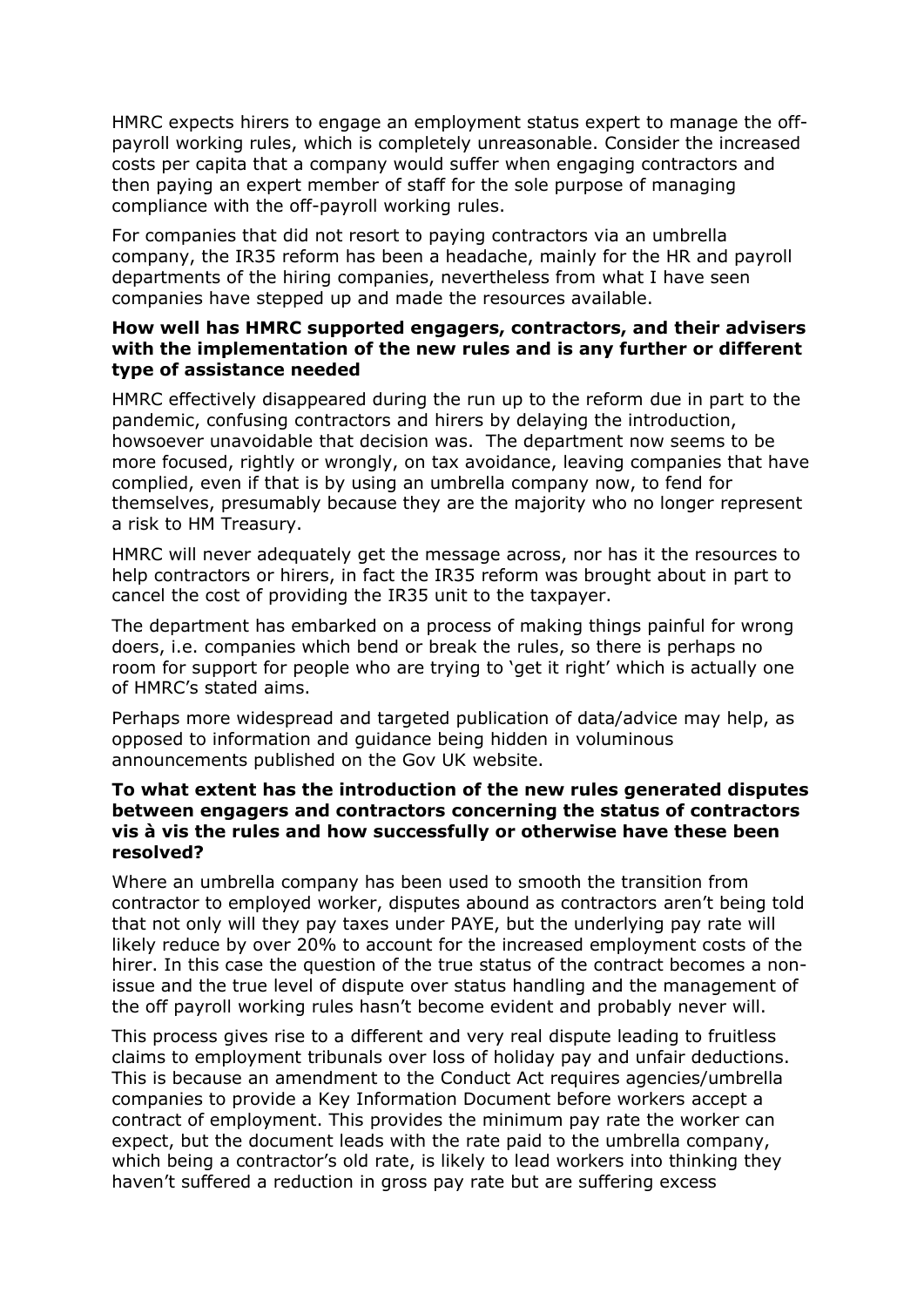deductions under PAYE. A court may or may not decide this misinterpretation of the rules amounts to a breach of those rules.

Only where an umbrella company provides a proper KID, as my company does, and highlights the pay rate that is derived from the umbrella pay rate which is expressed as an hourly or daily rate, is there no dispute. Workers can and do go back to their hirers to renegotiate pay rates and this is both fair and reasonable.

The majority of umbrella companies provide a KID that expresses the minimum rate expected as a gross amount, which is then paid as National Minimum Wage, holiday pay and 'commission' which means the worker is prevented from gaining a clear understanding of the true pay rate on offer.

## **What behavioural effects have resulted from the introduction of the new rules in the private sector in terms of the arrangements adopted in hiring contractors?**

Behaviours range from knee jerk reactions and plumping for the easiest possible solution to actively avoiding the rules by seeking an avoidance arrangement.

Neither extreme is a sustainable solution fortunately, but in the middle are companies which are taking their responsibilities seriously and are doing their best to manage the rules. These companies in the middle ground will find benefit down the line as the companies operating at the two extremes lose ground, and possibly their businesses.

### **The Government is proposing a new employment body with powers to enforce employment rights, including for those engaged by agencies and umbrella companies. How effective do you think such a body will be in ensuring workers, particularly the lower paid, are treated fairly?**

If the rules that require an accurate pay offer via a Key Information Document were stoutly enforced, many of the issues that have resulted in calls for umbrella companies to be regulated would disappear. In fact, many umbrella companies would disappear as agencies would have more workers insisting on being paid direct by agencies, and agencies would see no value in using umbrella companies, where the only value was falsely inflating the pay offer.

Umbrella companies are re-inventing themselves and are likely to become more an outsourced payroll and credit financing service, which reduce the administrative and regulatory burden on hirers, while also financing the payroll and assisting companies that have a cash flow issue. In that respect, where hirers do not need a recruitment service, umbrella companies will perform the function that many agencies now provide.

Understanding the future of umbrella companies is key and bringing umbrella companies within the governance of the Employment Agency Standards inspectorate is therefore essential.

## **How successful will the draft Finance Bill proposals for earlier publication of information about promoters and avoidance schemes be in protecting individuals from being drawn into such schemes?**

No-one looks at the name and shame list. The process of engaging an umbrella company, which may or may not be a provider of a tax avoidance arrangement, or an agency that uses such an umbrella company to pay agency workers, is often down to the benefits that have offered, e.g. less employment risks, tax